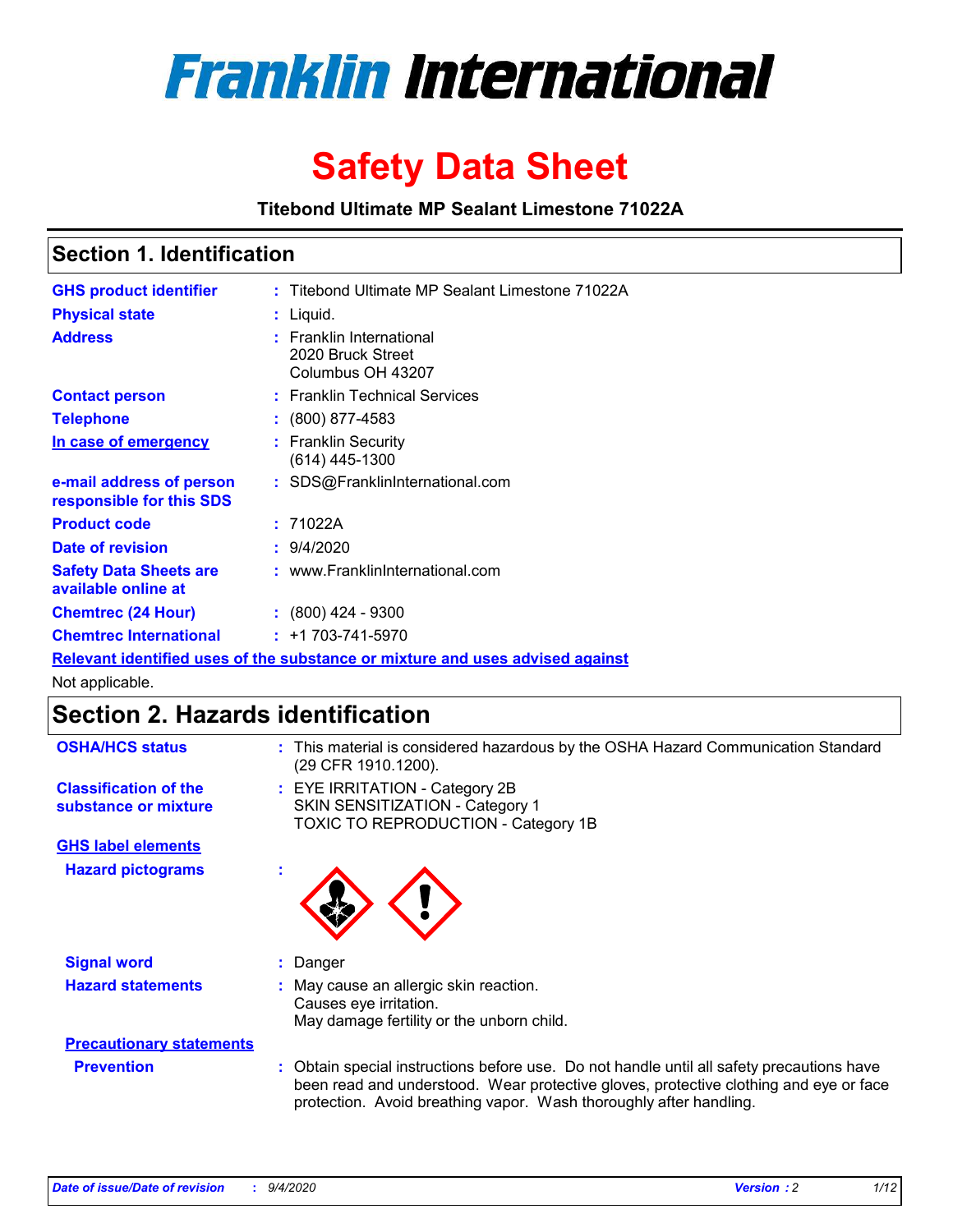### **Section 2. Hazards identification**

| <b>Response</b>                            | : IF exposed or concerned: Get medical advice or attention. Wash contaminated clothing<br>before reuse. IF ON SKIN: Wash with plenty of water. IF IN EYES: Rinse cautiously<br>with water for several minutes. Remove contact lenses, if present and easy to do.<br>Continue rinsing. If eye irritation persists: Get medical advice or attention. |
|--------------------------------------------|----------------------------------------------------------------------------------------------------------------------------------------------------------------------------------------------------------------------------------------------------------------------------------------------------------------------------------------------------|
| <b>Storage</b>                             | : Store locked up.                                                                                                                                                                                                                                                                                                                                 |
| <b>Disposal</b>                            | : Dispose of contents and container in accordance with all local, regional, national and<br>international regulations.                                                                                                                                                                                                                             |
| <b>Hazards not otherwise</b><br>classified | : Product generates methanol during cure.                                                                                                                                                                                                                                                                                                          |

## **Section 3. Composition/information on ingredients**

| $:$ Mixture |
|-------------|
|             |

| <b>Ingredient name</b>       | $\mathbf{0}$<br>70 | <b>CAS number</b> |
|------------------------------|--------------------|-------------------|
| 3-aminopropyltriethoxysilane | צ≥                 | 919-30-2          |
| Dibutyltin dilaurate         | ∣≤0.3              | 77-58-7           |

Any concentration shown as a range is to protect confidentiality or is due to batch variation.

**There are no additional ingredients present which, within the current knowledge of the supplier and in the concentrations applicable, are classified as hazardous to health or the environment and hence require reporting in this section.**

**Occupational exposure limits, if available, are listed in Section 8.**

### **Section 4. First aid measures**

| <b>Description of necessary first aid measures</b> |                                                                                                                                                                                                                                                                                                                                                                                                                                                                                                                                                                                                                                                                                                                                                                           |
|----------------------------------------------------|---------------------------------------------------------------------------------------------------------------------------------------------------------------------------------------------------------------------------------------------------------------------------------------------------------------------------------------------------------------------------------------------------------------------------------------------------------------------------------------------------------------------------------------------------------------------------------------------------------------------------------------------------------------------------------------------------------------------------------------------------------------------------|
| <b>Eye contact</b>                                 | : Immediately flush eyes with plenty of water, occasionally lifting the upper and lower<br>eyelids. Check for and remove any contact lenses. Continue to rinse for at least 10<br>minutes. If irritation persists, get medical attention.                                                                                                                                                                                                                                                                                                                                                                                                                                                                                                                                 |
| <b>Inhalation</b>                                  | : Remove victim to fresh air and keep at rest in a position comfortable for breathing. If<br>not breathing, if breathing is irregular or if respiratory arrest occurs, provide artificial<br>respiration or oxygen by trained personnel. It may be dangerous to the person providing<br>aid to give mouth-to-mouth resuscitation. Get medical attention. If unconscious, place<br>in recovery position and get medical attention immediately. Maintain an open airway.<br>Loosen tight clothing such as a collar, tie, belt or waistband. In case of inhalation of<br>decomposition products in a fire, symptoms may be delayed. The exposed person may<br>need to be kept under medical surveillance for 48 hours.                                                       |
| <b>Skin contact</b>                                | : Wash with plenty of soap and water. Remove contaminated clothing and shoes. Wash<br>contaminated clothing thoroughly with water before removing it, or wear gloves.<br>Continue to rinse for at least 10 minutes. Get medical attention. In the event of any<br>complaints or symptoms, avoid further exposure. Wash clothing before reuse. Clean<br>shoes thoroughly before reuse.                                                                                                                                                                                                                                                                                                                                                                                     |
| <b>Ingestion</b>                                   | : Wash out mouth with water. Remove dentures if any. Remove victim to fresh air and<br>keep at rest in a position comfortable for breathing. If material has been swallowed and<br>the exposed person is conscious, give small quantities of water to drink. Stop if the<br>exposed person feels sick as vomiting may be dangerous. Do not induce vomiting<br>unless directed to do so by medical personnel. If vomiting occurs, the head should be<br>kept low so that vomit does not enter the lungs. Get medical attention. Never give<br>anything by mouth to an unconscious person. If unconscious, place in recovery position<br>and get medical attention immediately. Maintain an open airway. Loosen tight clothing<br>such as a collar, tie, belt or waistband. |
| Most important symptoms/effects, acute and delayed |                                                                                                                                                                                                                                                                                                                                                                                                                                                                                                                                                                                                                                                                                                                                                                           |
| <b>Potential acute health effects</b>              |                                                                                                                                                                                                                                                                                                                                                                                                                                                                                                                                                                                                                                                                                                                                                                           |
| <b>Eye contact</b>                                 | : May cause eye irritation.                                                                                                                                                                                                                                                                                                                                                                                                                                                                                                                                                                                                                                                                                                                                               |
| <b>Inhalation</b>                                  | : No known significant effects or critical hazards.                                                                                                                                                                                                                                                                                                                                                                                                                                                                                                                                                                                                                                                                                                                       |
|                                                    |                                                                                                                                                                                                                                                                                                                                                                                                                                                                                                                                                                                                                                                                                                                                                                           |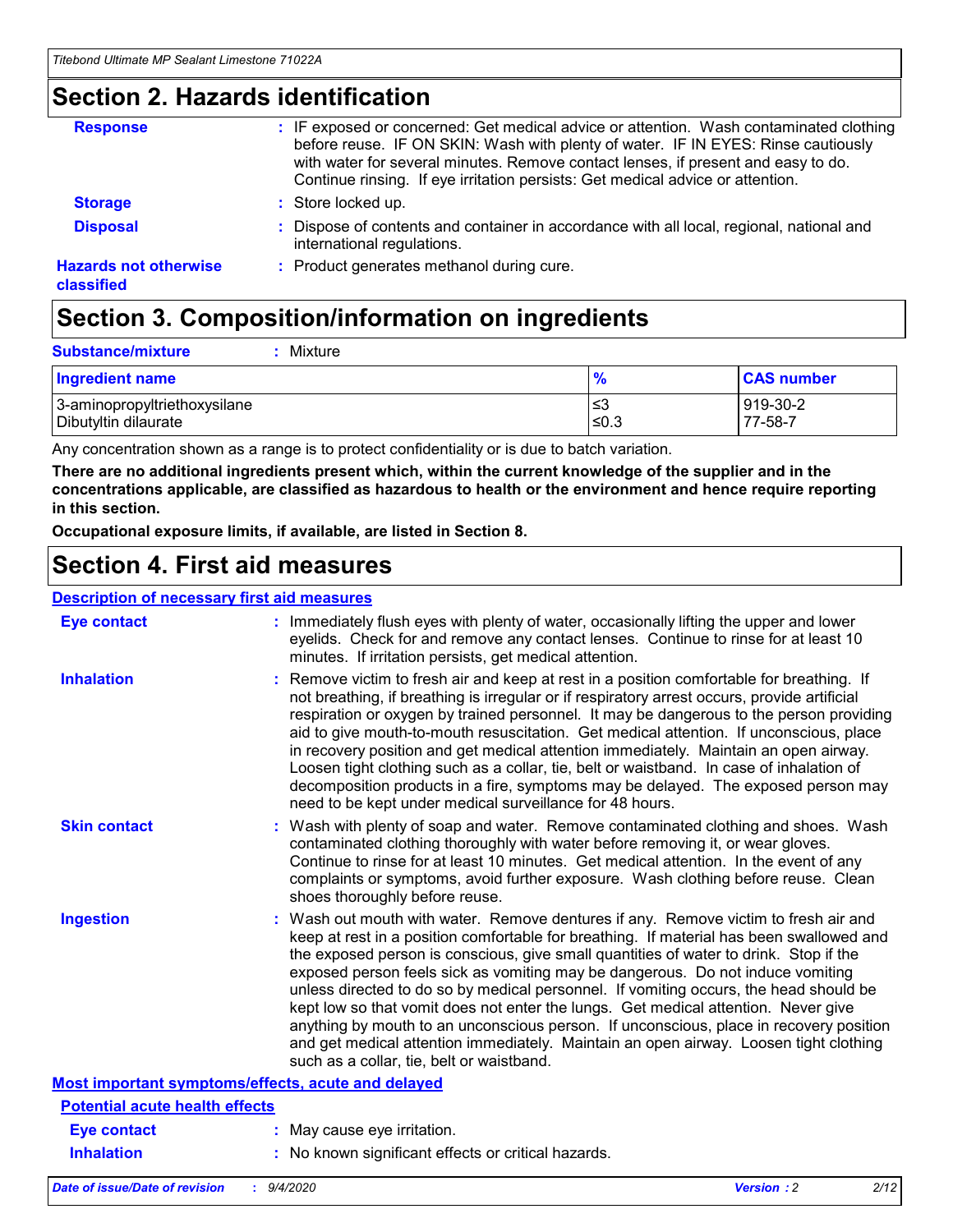## **Section 4. First aid measures**

| <b>Skin contact</b>                 | : May cause skin irritation.                                                                                                                                                                                                                                                                                                                                                                                    |  |  |
|-------------------------------------|-----------------------------------------------------------------------------------------------------------------------------------------------------------------------------------------------------------------------------------------------------------------------------------------------------------------------------------------------------------------------------------------------------------------|--|--|
| <b>Ingestion</b>                    | : No known significant effects or critical hazards.                                                                                                                                                                                                                                                                                                                                                             |  |  |
| <b>Over-exposure signs/symptoms</b> |                                                                                                                                                                                                                                                                                                                                                                                                                 |  |  |
| <b>Eye contact</b>                  | : Adverse symptoms may include the following:<br>irritation<br>watering<br>redness                                                                                                                                                                                                                                                                                                                              |  |  |
| <b>Inhalation</b>                   | : Adverse symptoms may include the following:<br>reduced fetal weight<br>increase in fetal deaths<br>skeletal malformations                                                                                                                                                                                                                                                                                     |  |  |
| <b>Skin contact</b>                 | : Adverse symptoms may include the following:<br>irritation<br>redness<br>reduced fetal weight<br>increase in fetal deaths<br>skeletal malformations                                                                                                                                                                                                                                                            |  |  |
| <b>Ingestion</b>                    | : Adverse symptoms may include the following:<br>reduced fetal weight<br>increase in fetal deaths<br>skeletal malformations                                                                                                                                                                                                                                                                                     |  |  |
|                                     | <u>Indication of immediate medical attention and special treatment needed, if necessary</u>                                                                                                                                                                                                                                                                                                                     |  |  |
| <b>Notes to physician</b>           | : In case of inhalation of decomposition products in a fire, symptoms may be delayed.<br>The exposed person may need to be kept under medical surveillance for 48 hours.                                                                                                                                                                                                                                        |  |  |
| <b>Specific treatments</b>          | : No specific treatment.                                                                                                                                                                                                                                                                                                                                                                                        |  |  |
| <b>Protection of first-aiders</b>   | : No action shall be taken involving any personal risk or without suitable training. If it is<br>suspected that fumes are still present, the rescuer should wear an appropriate mask or<br>self-contained breathing apparatus. It may be dangerous to the person providing aid to<br>give mouth-to-mouth resuscitation. Wash contaminated clothing thoroughly with water<br>before removing it, or wear gloves. |  |  |
|                                     |                                                                                                                                                                                                                                                                                                                                                                                                                 |  |  |

**See toxicological information (Section 11)**

## **Section 5. Fire-fighting measures**

| <b>Extinguishing media</b>                               |                                                                                                                                                                                                     |
|----------------------------------------------------------|-----------------------------------------------------------------------------------------------------------------------------------------------------------------------------------------------------|
| <b>Suitable extinguishing</b><br>media                   | : Use an extinguishing agent suitable for the surrounding fire.                                                                                                                                     |
| <b>Unsuitable extinguishing</b><br>media                 | : None known.                                                                                                                                                                                       |
| <b>Specific hazards arising</b><br>from the chemical     | : In a fire or if heated, a pressure increase will occur and the container may burst.                                                                                                               |
| <b>Hazardous thermal</b><br>decomposition products       | Decomposition products may include the following materials:<br>carbon dioxide<br>carbon monoxide<br>nitrogen oxides<br>metal oxide/oxides                                                           |
| <b>Special protective actions</b><br>for fire-fighters   | : Promptly isolate the scene by removing all persons from the vicinity of the incident if<br>there is a fire. No action shall be taken involving any personal risk or without suitable<br>training. |
| <b>Special protective</b><br>equipment for fire-fighters | : Fire-fighters should wear appropriate protective equipment and self-contained breathing<br>apparatus (SCBA) with a full face-piece operated in positive pressure mode.                            |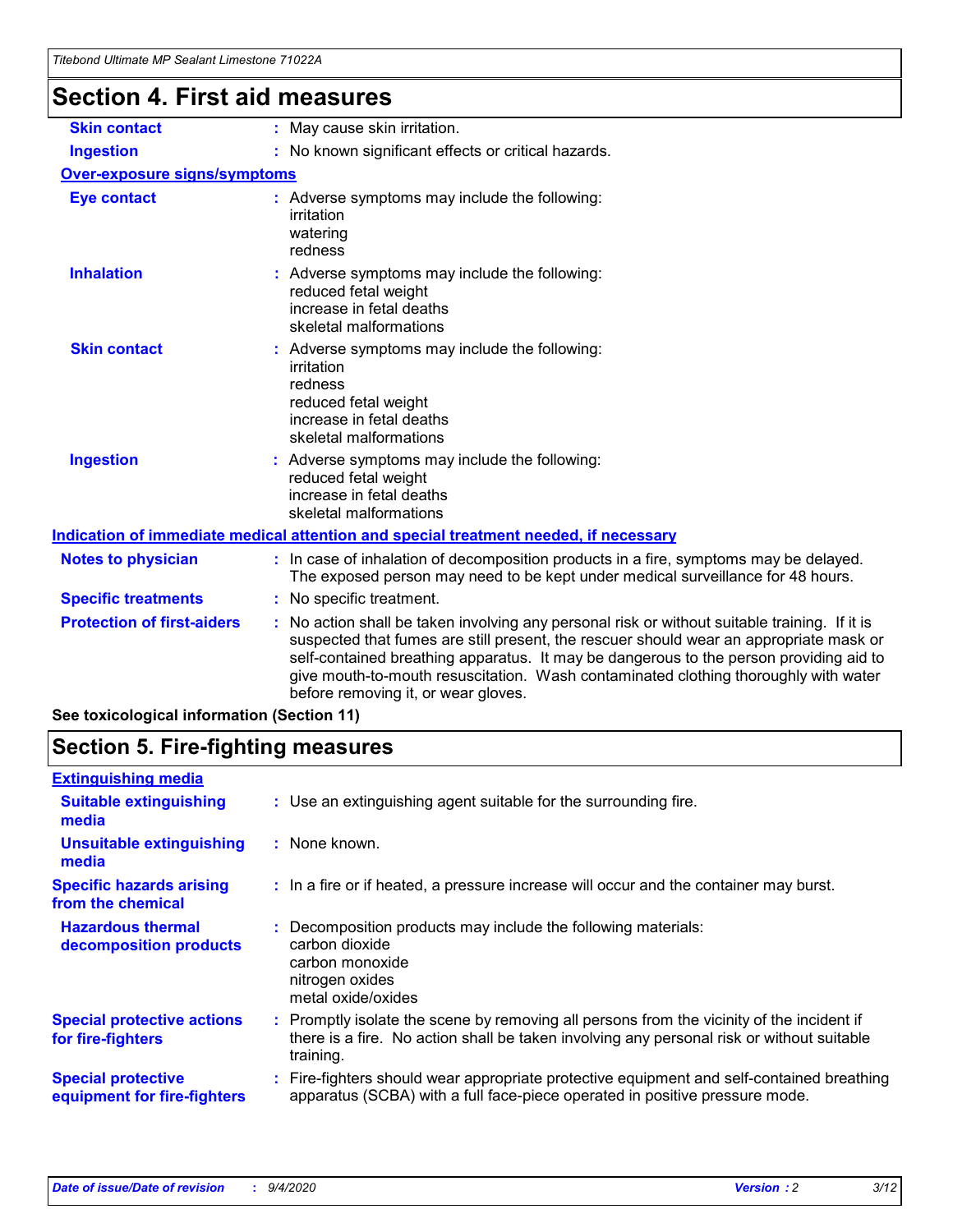### **Section 6. Accidental release measures**

|                                                              | Personal precautions, protective equipment and emergency procedures                                                                                                                                                                                                                                                                                                                                                                                                                                                                                                                                                                                                                                          |
|--------------------------------------------------------------|--------------------------------------------------------------------------------------------------------------------------------------------------------------------------------------------------------------------------------------------------------------------------------------------------------------------------------------------------------------------------------------------------------------------------------------------------------------------------------------------------------------------------------------------------------------------------------------------------------------------------------------------------------------------------------------------------------------|
| For non-emergency<br>personnel                               | : No action shall be taken involving any personal risk or without suitable training.<br>Evacuate surrounding areas. Keep unnecessary and unprotected personnel from<br>entering. Do not touch or walk through spilled material. Avoid breathing vapor or mist.<br>Provide adequate ventilation. Wear appropriate respirator when ventilation is<br>inadequate. Put on appropriate personal protective equipment.                                                                                                                                                                                                                                                                                             |
| For emergency responders                                     | : If specialized clothing is required to deal with the spillage, take note of any information in<br>Section 8 on suitable and unsuitable materials. See also the information in "For non-<br>emergency personnel".                                                                                                                                                                                                                                                                                                                                                                                                                                                                                           |
| <b>Environmental precautions</b>                             | : Avoid dispersal of spilled material and runoff and contact with soil, waterways, drains<br>and sewers. Inform the relevant authorities if the product has caused environmental<br>pollution (sewers, waterways, soil or air).                                                                                                                                                                                                                                                                                                                                                                                                                                                                              |
| <b>Methods and materials for containment and cleaning up</b> |                                                                                                                                                                                                                                                                                                                                                                                                                                                                                                                                                                                                                                                                                                              |
| <b>Small spill</b>                                           | : Stop leak if without risk. Move containers from spill area. Dilute with water and mop up<br>if water-soluble. Alternatively, or if water-insoluble, absorb with an inert dry material and<br>place in an appropriate waste disposal container. Dispose of via a licensed waste<br>disposal contractor.                                                                                                                                                                                                                                                                                                                                                                                                     |
| <b>Large spill</b>                                           | : Stop leak if without risk. Move containers from spill area. Approach release from<br>upwind. Prevent entry into sewers, water courses, basements or confined areas. Wash<br>spillages into an effluent treatment plant or proceed as follows. Contain and collect<br>spillage with non-combustible, absorbent material e.g. sand, earth, vermiculite or<br>diatomaceous earth and place in container for disposal according to local regulations<br>(see Section 13). Dispose of via a licensed waste disposal contractor. Contaminated<br>absorbent material may pose the same hazard as the spilled product. Note: see<br>Section 1 for emergency contact information and Section 13 for waste disposal. |

## **Section 7. Handling and storage**

### **Precautions for safe handling**

| <b>Protective measures</b>                                                       | : Put on appropriate personal protective equipment (see Section 8). Persons with a<br>history of skin sensitization problems should not be employed in any process in which<br>this product is used. Avoid exposure - obtain special instructions before use. Avoid<br>exposure during pregnancy. Do not handle until all safety precautions have been read<br>and understood. Do not get in eyes or on skin or clothing. Do not ingest. Avoid<br>breathing vapor or mist. If during normal use the material presents a respiratory hazard,<br>use only with adequate ventilation or wear appropriate respirator. Keep in the original<br>container or an approved alternative made from a compatible material, kept tightly<br>closed when not in use. Empty containers retain product residue and can be hazardous.<br>Do not reuse container. |
|----------------------------------------------------------------------------------|--------------------------------------------------------------------------------------------------------------------------------------------------------------------------------------------------------------------------------------------------------------------------------------------------------------------------------------------------------------------------------------------------------------------------------------------------------------------------------------------------------------------------------------------------------------------------------------------------------------------------------------------------------------------------------------------------------------------------------------------------------------------------------------------------------------------------------------------------|
| <b>Advice on general</b><br>occupational hygiene                                 | : Eating, drinking and smoking should be prohibited in areas where this material is<br>handled, stored and processed. Workers should wash hands and face before eating,<br>drinking and smoking. Remove contaminated clothing and protective equipment before<br>entering eating areas. See also Section 8 for additional information on hygiene<br>measures.                                                                                                                                                                                                                                                                                                                                                                                                                                                                                    |
| <b>Conditions for safe storage,</b><br>including any<br><i>incompatibilities</i> | Store between the following temperatures: 0 to 120°C (32 to 248°F). Store in<br>accordance with local regulations. Store in original container protected from direct<br>sunlight in a dry, cool and well-ventilated area, away from incompatible materials (see<br>Section 10) and food and drink. Store locked up. Keep container tightly closed and<br>sealed until ready for use. Containers that have been opened must be carefully<br>resealed and kept upright to prevent leakage. Do not store in unlabeled containers.<br>Use appropriate containment to avoid environmental contamination. See Section 10 for<br>incompatible materials before handling or use.                                                                                                                                                                         |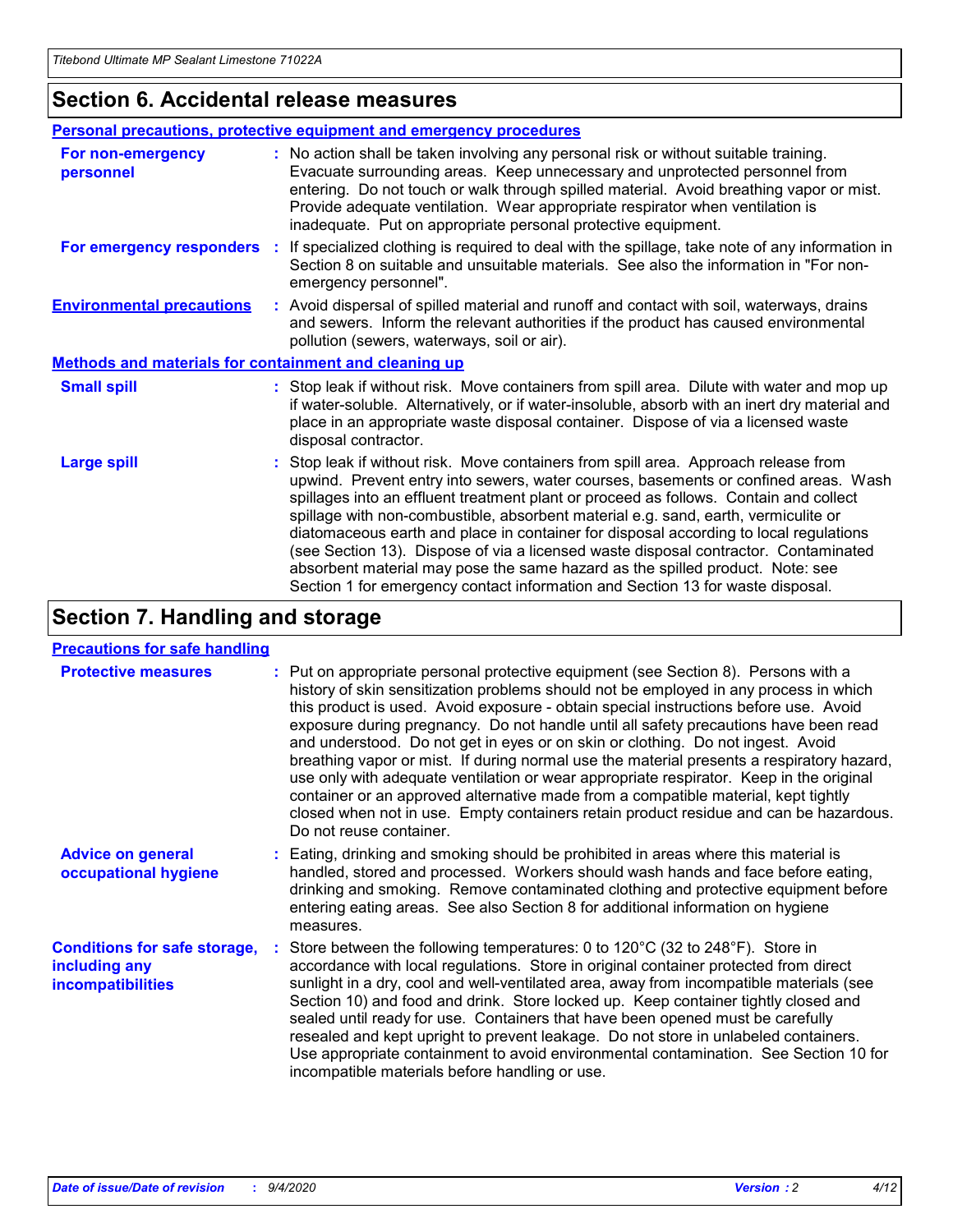## **Section 8. Exposure controls/personal protection**

### **Control parameters**

### **Occupational exposure limits**

| <b>Ingredient name</b>                               |    |                        | <b>Exposure limits</b>                                                                                                                                                                                                                                                                                                                                                                                                                                                                                                                                                                                                 |
|------------------------------------------------------|----|------------------------|------------------------------------------------------------------------------------------------------------------------------------------------------------------------------------------------------------------------------------------------------------------------------------------------------------------------------------------------------------------------------------------------------------------------------------------------------------------------------------------------------------------------------------------------------------------------------------------------------------------------|
| 3-aminopropyltriethoxysilane<br>Dibutyltin dilaurate |    |                        | None.<br>ACGIH TLV (United States, 3/2020). Absorbed through skin.<br>Notes: as Sn<br>TWA: 0.1 mg/m <sup>3</sup> , (as Sn) 8 hours.<br>STEL: 0.2 mg/m <sup>3</sup> , (as Sn) 15 minutes.<br>NIOSH REL (United States, 10/2016). Absorbed through skin.<br>Notes: as Sn<br>TWA: 0.1 mg/m <sup>3</sup> , (as Sn) 10 hours.<br>OSHA PEL (United States, 5/2018). Notes: as Sn<br>TWA: $0.1 \text{ mg/m}^3$ , (as Sn) 8 hours.<br>OSHA PEL 1989 (United States, 3/1989). Absorbed through skin.<br>Notes: measured as Sn<br>TWA: 0.1 mg/m <sup>3</sup> , (measured as Sn) 8 hours. Form: Organic                           |
| <b>Appropriate engineering</b><br>controls           |    |                        | : If user operations generate dust, fumes, gas, vapor or mist, use process enclosures,<br>local exhaust ventilation or other engineering controls to keep worker exposure to<br>airborne contaminants below any recommended or statutory limits.                                                                                                                                                                                                                                                                                                                                                                       |
| <b>Environmental exposure</b><br><b>controls</b>     |    |                        | Emissions from ventilation or work process equipment should be checked to ensure<br>they comply with the requirements of environmental protection legislation. In some<br>cases, fume scrubbers, filters or engineering modifications to the process equipment<br>will be necessary to reduce emissions to acceptable levels.                                                                                                                                                                                                                                                                                          |
| <b>Individual protection measures</b>                |    |                        |                                                                                                                                                                                                                                                                                                                                                                                                                                                                                                                                                                                                                        |
| <b>Hygiene measures</b>                              |    |                        | : Wash hands, forearms and face thoroughly after handling chemical products, before<br>eating, smoking and using the lavatory and at the end of the working period.<br>Appropriate techniques should be used to remove potentially contaminated clothing.<br>Contaminated work clothing should not be allowed out of the workplace. Wash<br>contaminated clothing before reusing. Ensure that eyewash stations and safety<br>showers are close to the workstation location.                                                                                                                                            |
| <b>Eye/face protection</b>                           |    |                        | : Safety eyewear complying with an approved standard should be used when a risk<br>assessment indicates this is necessary to avoid exposure to liquid splashes, mists,<br>gases or dusts. If contact is possible, the following protection should be worn, unless<br>the assessment indicates a higher degree of protection: chemical splash goggles.                                                                                                                                                                                                                                                                  |
| <b>Skin protection</b>                               |    |                        |                                                                                                                                                                                                                                                                                                                                                                                                                                                                                                                                                                                                                        |
| <b>Hand protection</b>                               |    |                        | : Chemical-resistant, impervious gloves complying with an approved standard should be<br>worn at all times when handling chemical products if a risk assessment indicates this is<br>necessary. Considering the parameters specified by the glove manufacturer, check<br>during use that the gloves are still retaining their protective properties. It should be<br>noted that the time to breakthrough for any glove material may be different for different<br>glove manufacturers. In the case of mixtures, consisting of several substances, the<br>protection time of the gloves cannot be accurately estimated. |
| <b>Body protection</b>                               |    | handling this product. | Personal protective equipment for the body should be selected based on the task being<br>performed and the risks involved and should be approved by a specialist before                                                                                                                                                                                                                                                                                                                                                                                                                                                |
| <b>Other skin protection</b>                         |    |                        | : Appropriate footwear and any additional skin protection measures should be selected<br>based on the task being performed and the risks involved and should be approved by a<br>specialist before handling this product.                                                                                                                                                                                                                                                                                                                                                                                              |
| <b>Respiratory protection</b>                        | ÷. | aspects of use.        | Based on the hazard and potential for exposure, select a respirator that meets the<br>appropriate standard or certification. Respirators must be used according to a<br>respiratory protection program to ensure proper fitting, training, and other important                                                                                                                                                                                                                                                                                                                                                         |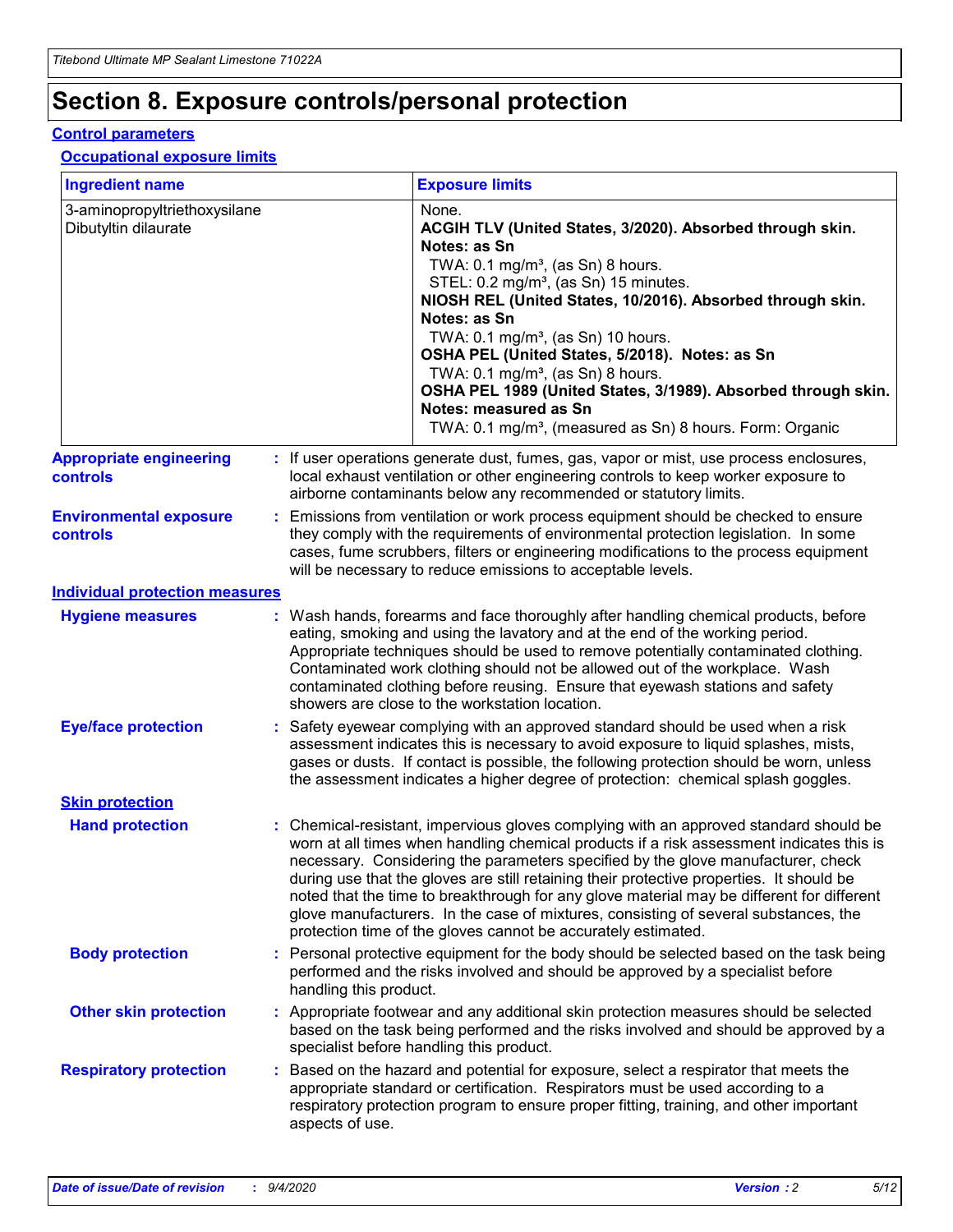### **Section 9. Physical and chemical properties**

### **Appearance**

| <b>Physical state</b>                            | : Liquid. [Paste.]                                              |
|--------------------------------------------------|-----------------------------------------------------------------|
| Color                                            | Gray.                                                           |
| Odor                                             | Characteristic.                                                 |
| <b>Odor threshold</b>                            | $:$ Not available.                                              |
| рH                                               | : Not applicable.                                               |
| <b>Melting point</b>                             | : Not available.                                                |
| <b>Boiling point</b>                             | : $>200^{\circ}$ C ( $>392^{\circ}$ F)                          |
| <b>Flash point</b>                               | : Closed cup: >200°C (>392°F) [Setaflash.]                      |
| <b>Evaporation rate</b>                          | $:$ <1 (butyl acetate = 1)                                      |
| <b>Flammability (solid, gas)</b>                 | : Not available.                                                |
| Lower and upper explosive<br>(flammable) limits  | : Not available.                                                |
| <b>VOC (less water, less</b><br>exempt solvents) | : 0 g/l                                                         |
| <b>Volatility</b>                                | $: 0\%$ (w/w)                                                   |
| <b>Vapor density</b>                             | : Not available.                                                |
| <b>Relative density</b>                          | : 1.432                                                         |
| <b>Solubility</b>                                | Insoluble in the following materials: cold water and hot water. |
| <b>Solubility in water</b>                       | : Not available.                                                |
| <b>Partition coefficient: n-</b>                 | : Not available.                                                |
| octanol/water                                    |                                                                 |
| <b>Auto-ignition temperature</b>                 | : Not available.                                                |
| <b>Decomposition temperature</b>                 | : Not available.                                                |

## **Section 10. Stability and reactivity**

| <b>Reactivity</b>                            | : No specific test data related to reactivity available for this product or its ingredients.            |
|----------------------------------------------|---------------------------------------------------------------------------------------------------------|
| <b>Chemical stability</b>                    | : The product is stable.                                                                                |
| <b>Possibility of hazardous</b><br>reactions | : Under normal conditions of storage and use, hazardous reactions will not occur.                       |
| <b>Conditions to avoid</b>                   | : No specific data.                                                                                     |
| <b>Incompatible materials</b>                | : No specific data.                                                                                     |
| <b>Hazardous decomposition</b><br>products   | Under normal conditions of storage and use, hazardous decomposition products should<br>not be produced. |

## **Section 11. Toxicological information**

### **Information on toxicological effects**

### **Acute toxicity**

| <b>Product/ingredient name</b> | <b>Result</b>           | <b>Species</b> | <b>Dose</b>                | <b>Exposure</b> |
|--------------------------------|-------------------------|----------------|----------------------------|-----------------|
| 3-aminopropyltriethoxysilane   | <b>ILD50 Dermal</b>     | Rabbit         | 4.29 g/kg                  |                 |
| Dibutyltin dilaurate           | ILD50 Oral<br>LD50 Oral | Rat<br>Rat     | $1.57$ g/kg<br>175 $mg/kg$ |                 |
|                                |                         |                |                            |                 |

**Irritation/Corrosion**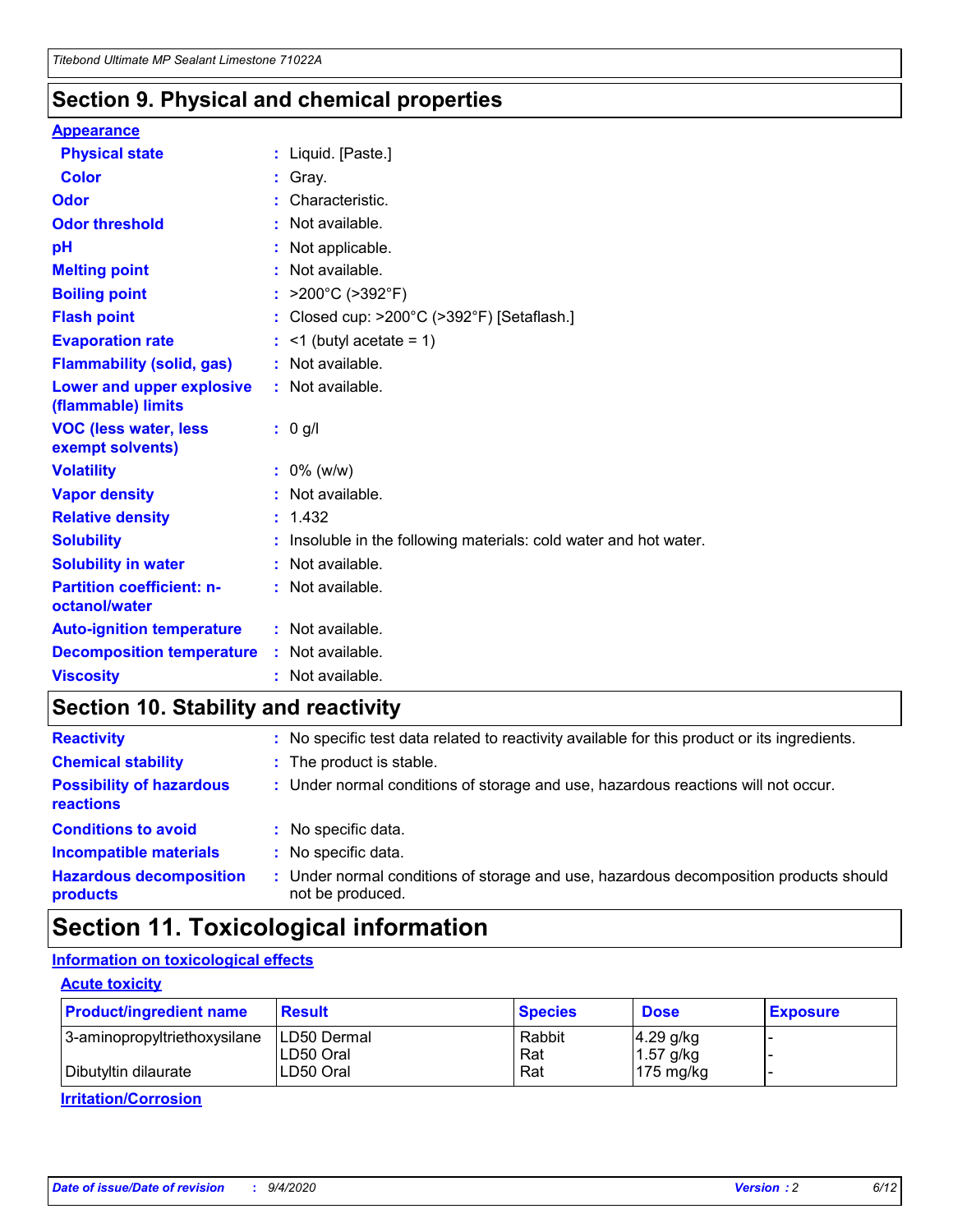## **Section 11. Toxicological information**

| <b>Product/ingredient name</b> | <b>Result</b>            | <b>Species</b> | <b>Score</b> | <b>Exposure</b>           | <b>Observation</b> |
|--------------------------------|--------------------------|----------------|--------------|---------------------------|--------------------|
| 3-aminopropyltriethoxysilane   | Eyes - Mild irritant     | Rabbit         |              | $100 \text{ mg}$          |                    |
|                                | Eyes - Severe irritant   | Rabbit         |              | 24 hours 750              |                    |
|                                |                          |                |              | ug                        |                    |
|                                | Skin - Severe irritant   | Rabbit         |              | 24 hours 5                | -                  |
| Dibutyltin dilaurate           | Eyes - Moderate irritant | Rabbit         |              | mq<br><b>24 hours 100</b> |                    |
|                                |                          |                |              | mg                        |                    |
|                                | Skin - Severe irritant   | Rabbit         |              | 500 mg                    |                    |

### **Sensitization**

Not available.

### **Mutagenicity**

Not available.

### **Carcinogenicity**

Not available.

#### **Reproductive toxicity**

Not available.

### **Teratogenicity**

Not available.

### **Specific target organ toxicity (single exposure)**

Not available.

### **Specific target organ toxicity (repeated exposure)**

| <b>Name</b>                                                                  |                                                                            | <b>Category</b>                                     | <b>Route of</b><br>exposure | <b>Target organs</b> |  |
|------------------------------------------------------------------------------|----------------------------------------------------------------------------|-----------------------------------------------------|-----------------------------|----------------------|--|
| Dibutyltin dilaurate                                                         |                                                                            | Category 1                                          | -                           | respiratory system   |  |
| <b>Aspiration hazard</b><br>Not available.                                   |                                                                            |                                                     |                             |                      |  |
| <b>Information on the likely</b><br>routes of exposure                       | : Not available.                                                           |                                                     |                             |                      |  |
| <b>Potential acute health effects</b>                                        |                                                                            |                                                     |                             |                      |  |
| <b>Eye contact</b>                                                           | : May cause eye irritation.                                                |                                                     |                             |                      |  |
| <b>Inhalation</b>                                                            |                                                                            | : No known significant effects or critical hazards. |                             |                      |  |
| <b>Skin contact</b>                                                          |                                                                            | : May cause skin irritation.                        |                             |                      |  |
| <b>Ingestion</b>                                                             |                                                                            | : No known significant effects or critical hazards. |                             |                      |  |
| Symptoms related to the physical, chemical and toxicological characteristics |                                                                            |                                                     |                             |                      |  |
| <b>Eye contact</b>                                                           | irritation<br>watering<br>redness                                          | : Adverse symptoms may include the following:       |                             |                      |  |
| <b>Inhalation</b>                                                            | reduced fetal weight<br>increase in fetal deaths<br>skeletal malformations | : Adverse symptoms may include the following:       |                             |                      |  |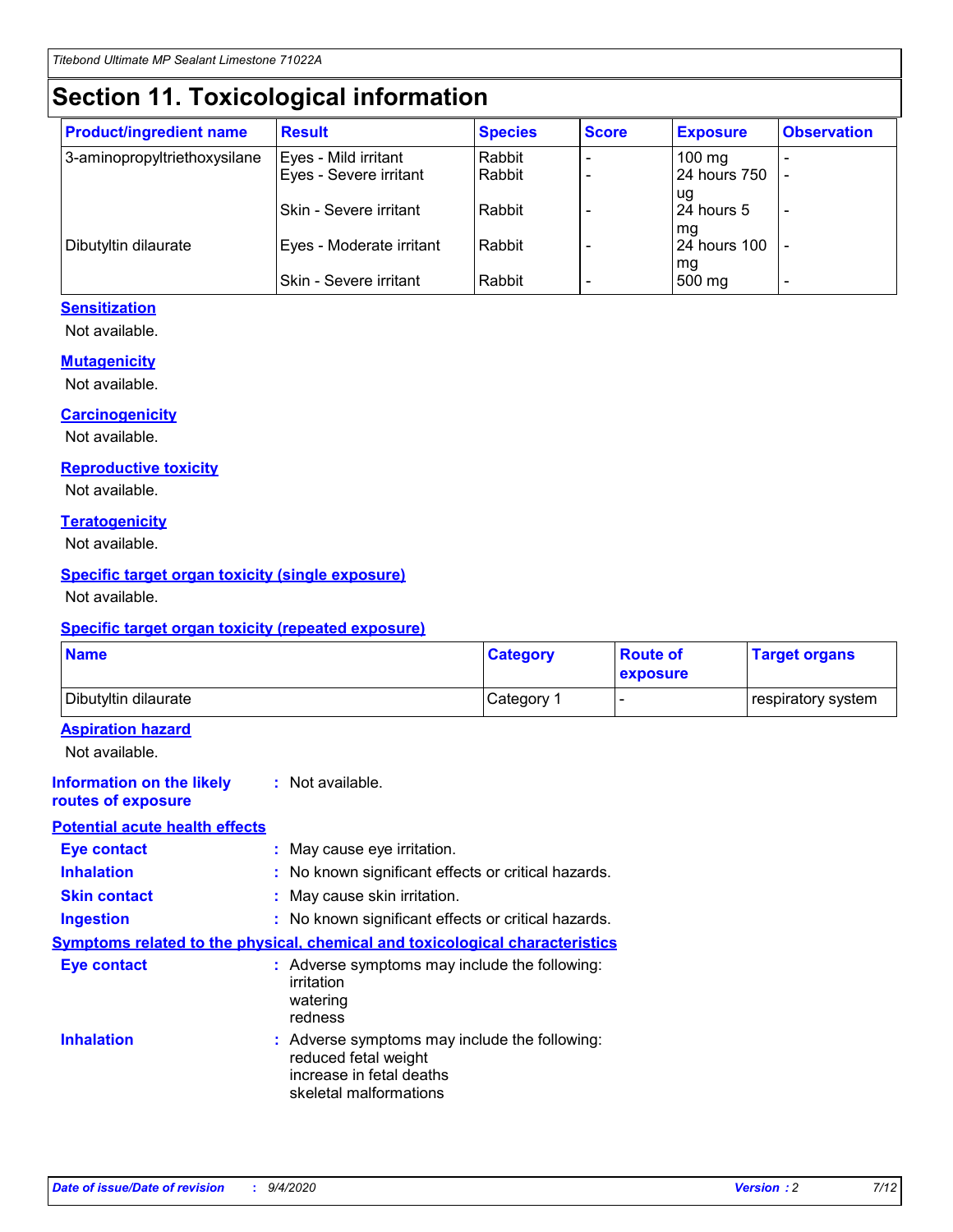## **Section 11. Toxicological information**

| <b>Skin contact</b>                     | : Adverse symptoms may include the following:                                                            |
|-----------------------------------------|----------------------------------------------------------------------------------------------------------|
|                                         | irritation                                                                                               |
|                                         | redness                                                                                                  |
|                                         | reduced fetal weight                                                                                     |
|                                         | increase in fetal deaths                                                                                 |
|                                         | skeletal malformations                                                                                   |
| <b>Ingestion</b>                        | : Adverse symptoms may include the following:                                                            |
|                                         | reduced fetal weight                                                                                     |
|                                         | increase in fetal deaths                                                                                 |
|                                         | skeletal malformations                                                                                   |
|                                         | Delayed and immediate effects and also chronic effects from short and long term exposure                 |
| <b>Short term exposure</b>              |                                                                                                          |
| <b>Potential immediate</b>              | : Not available.                                                                                         |
| effects                                 |                                                                                                          |
| <b>Potential delayed effects</b>        | : Not available.                                                                                         |
| Long term exposure                      |                                                                                                          |
| <b>Potential immediate</b>              | : Not available.                                                                                         |
| effects                                 |                                                                                                          |
| <b>Potential delayed effects</b>        | : Not available.                                                                                         |
| <b>Potential chronic health effects</b> |                                                                                                          |
| Not available.                          |                                                                                                          |
| <b>General</b>                          | : Once sensitized, a severe allergic reaction may occur when subsequently exposed to<br>very low levels. |
| <b>Carcinogenicity</b>                  | : No known significant effects or critical hazards.                                                      |
| <b>Mutagenicity</b>                     | : No known significant effects or critical hazards.                                                      |
| <b>Teratogenicity</b>                   | May damage the unborn child.                                                                             |
| <b>Developmental effects</b>            | : No known significant effects or critical hazards.                                                      |
| <b>Fertility effects</b>                | May damage fertility.                                                                                    |
| <b>Numerical measures of toxicity</b>   |                                                                                                          |
| <b>Acute toxicity estimates</b>         |                                                                                                          |
| الملحلة والمستحيط والمسالم              |                                                                                                          |

Not available.

## **Section 12. Ecological information**

### **Toxicity**

| <b>Product/ingredient name</b> | <b>Result</b>                                       | <b>Species</b>               | <b>Exposure</b>       |
|--------------------------------|-----------------------------------------------------|------------------------------|-----------------------|
| Dibutyltin dilaurate           | $ CC50>3$ mg/l<br>Chronic EC10 > 2 mg/l Fresh water | Algae<br>Algae - Desmodesmus | 72 hours<br>196 hours |
|                                |                                                     | <b>I</b> subspicatus         |                       |

### **Persistence and degradability**

| <b>Product/ingredient name</b> | <b>Test</b>                                                                    | <b>Result</b>  |                   | <b>Dose</b> | <b>Inoculum</b>         |
|--------------------------------|--------------------------------------------------------------------------------|----------------|-------------------|-------------|-------------------------|
| Dibutyltin dilaurate           | OECD 301F<br>Ready<br>Biodegradability -<br>Manometric<br>Respirometry<br>Test | 23 % - 28 days |                   |             |                         |
| <b>Product/ingredient name</b> | <b>Aquatic half-life</b>                                                       |                | <b>Photolysis</b> |             | <b>Biodegradability</b> |
| Dibutyltin dilaurate           |                                                                                |                |                   |             | <b>Inherent</b>         |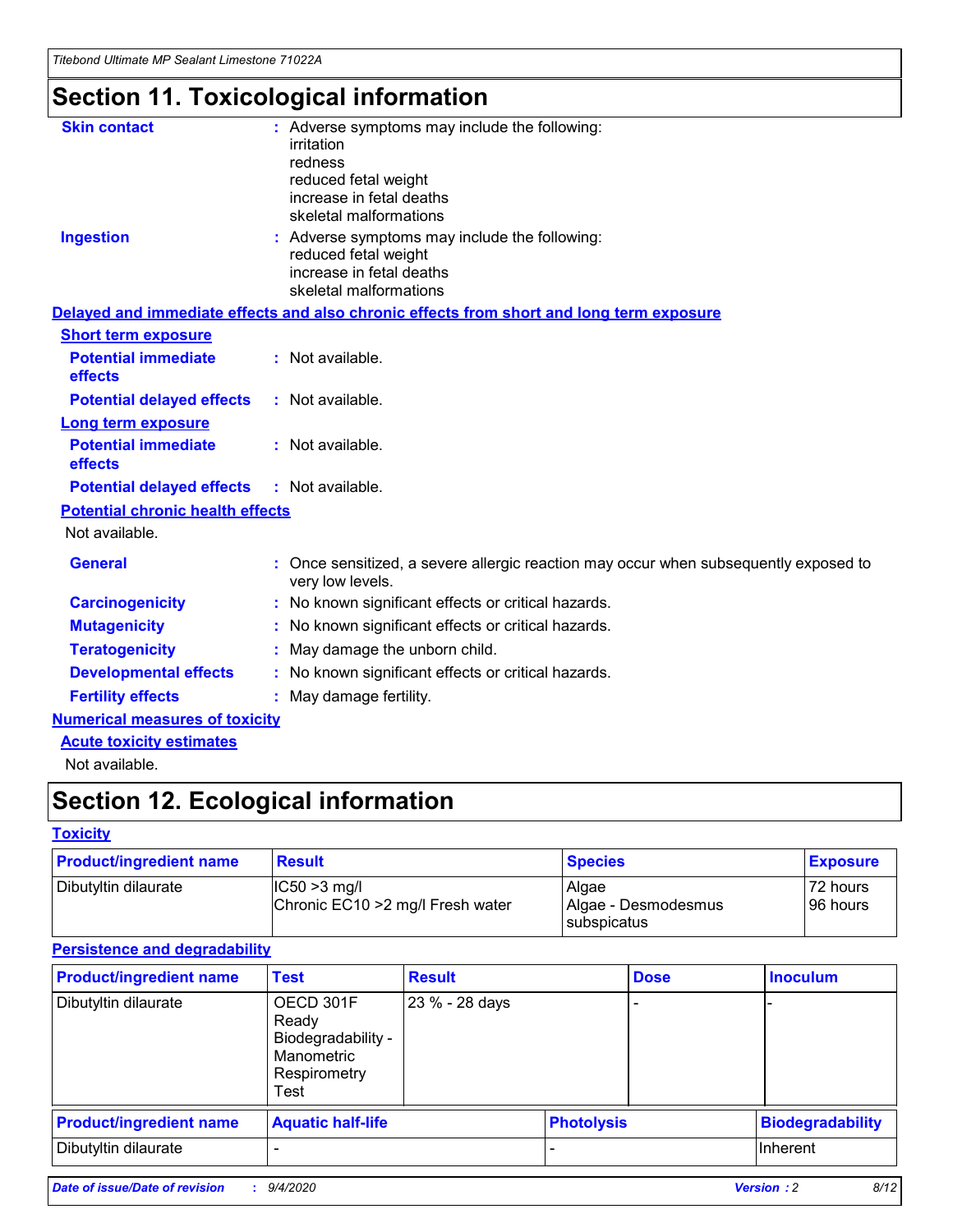## **Section 12. Ecological information**

#### **Bioaccumulative potential**

| <b>Product/ingredient name</b> | <b>LogP</b> <sub>ow</sub> | <b>BCF</b> | <b>Potential</b> |
|--------------------------------|---------------------------|------------|------------------|
| 3-aminopropyltriethoxysilane   | 1.7                       | 3.4        | low              |
| Dibutyltin dilaurate           | 4.44                      | 2.91       | low              |

#### **Mobility in soil**

| <b>Soil/water partition</b>    | : Not available. |
|--------------------------------|------------------|
| coefficient (K <sub>oc</sub> ) |                  |

**Other adverse effects** : No known significant effects or critical hazards.

### **Section 13. Disposal considerations**

**Disposal methods :**

The generation of waste should be avoided or minimized wherever possible. Disposal of this product, solutions and any by-products should at all times comply with the requirements of environmental protection and waste disposal legislation and any regional local authority requirements. Dispose of surplus and non-recyclable products via a licensed waste disposal contractor. Waste should not be disposed of untreated to the sewer unless fully compliant with the requirements of all authorities with jurisdiction. Waste packaging should be recycled. Incineration or landfill should only be considered when recycling is not feasible. This material and its container must be disposed of in a safe way. Care should be taken when handling emptied containers that have not been cleaned or rinsed out. Empty containers or liners may retain some product residues. Avoid dispersal of spilled material and runoff and contact with soil, waterways, drains and sewers.

### **Section 14. Transport information**

|                                      | <b>DOT</b><br><b>Classification</b> | <b>TDG</b><br><b>Classification</b> | <b>Mexico</b><br><b>Classification</b> | <b>ADR/RID</b>           | <b>IMDG</b>              | <b>IATA</b>    |
|--------------------------------------|-------------------------------------|-------------------------------------|----------------------------------------|--------------------------|--------------------------|----------------|
| <b>UN number</b>                     | Not regulated.                      | Not regulated.                      | Not regulated.                         | Not regulated.           | Not regulated.           | Not regulated. |
| <b>UN proper</b><br>shipping name    |                                     |                                     |                                        |                          |                          |                |
| <b>Transport</b><br>hazard class(es) |                                     | $\overline{\phantom{0}}$            | $\qquad \qquad \blacksquare$           | $\overline{\phantom{0}}$ | $\overline{\phantom{0}}$ |                |
| <b>Packing group</b>                 |                                     |                                     |                                        |                          |                          |                |
| <b>Environmental</b><br>hazards      | No.                                 | No.                                 | No.                                    | No.                      | No.                      | No.            |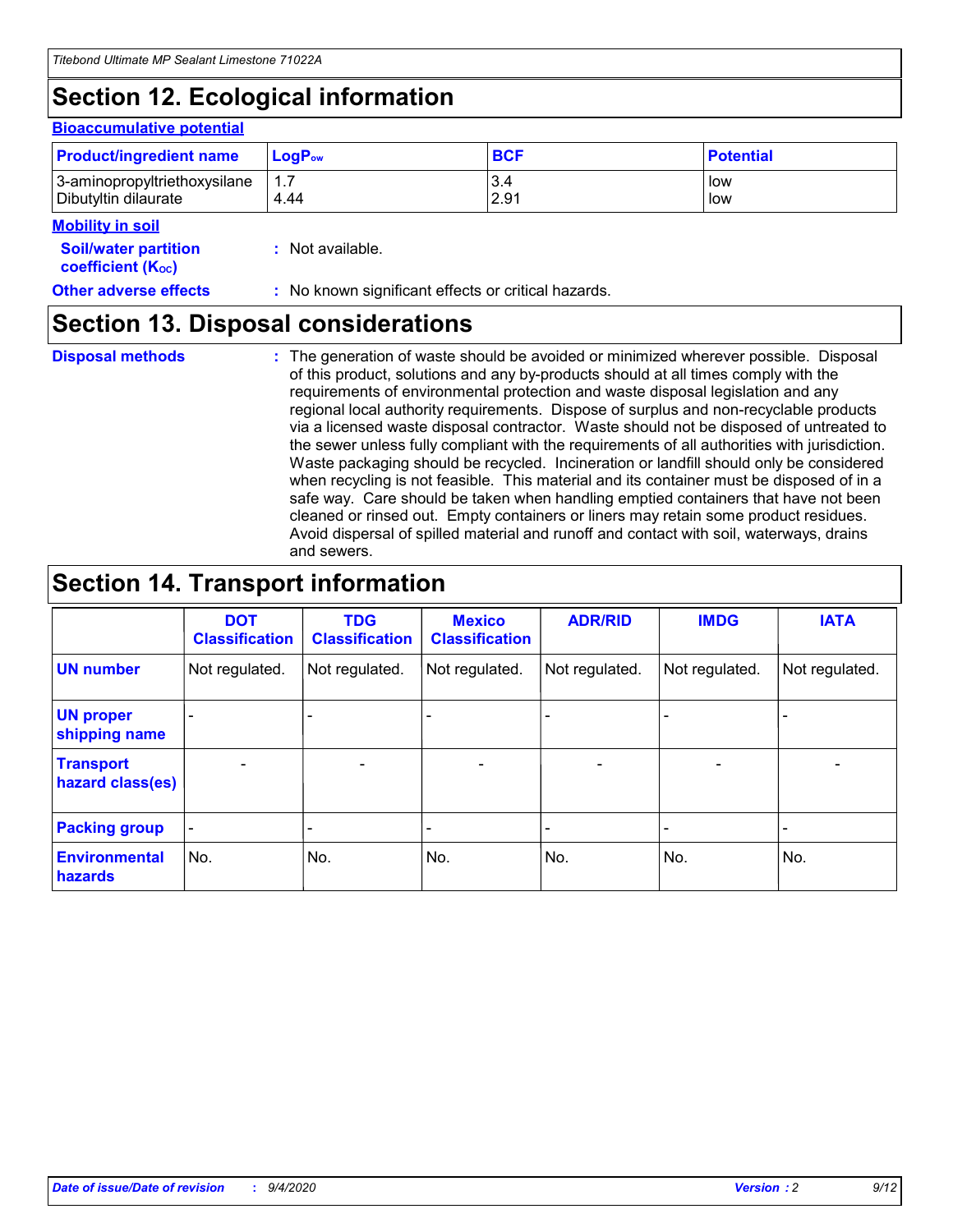## **Section 15. Regulatory information**

### **U.S. Federal regulations**

#### **SARA 302/304**

### **Composition/information on ingredients**

No products were found.

| SARA 304 RQ | Not applicable. |
|-------------|-----------------|
|-------------|-----------------|

#### **SARA 311/312**

**Classification :** EYE IRRITATION - Category 2B SKIN SENSITIZATION - Category 1 TOXIC TO REPRODUCTION - Category 1B HNOC - Product generates methanol during cure.

### **Composition/information on ingredients**

| <b>Name</b>                  | $\frac{9}{6}$ | <b>Classification</b>                                                                                                                                                                                                                                                                                      |
|------------------------------|---------------|------------------------------------------------------------------------------------------------------------------------------------------------------------------------------------------------------------------------------------------------------------------------------------------------------------|
| 3-aminopropyltriethoxysilane | $\leq$ 3      | <b>FLAMMABLE LIQUIDS - Category 4</b><br><b>ACUTE TOXICITY (oral) - Category 4</b><br><b>SKIN IRRITATION - Category 2</b><br>EYE IRRITATION - Category 2A                                                                                                                                                  |
| Dibutyltin dilaurate         | ≤0.3          | <b>ACUTE TOXICITY (oral) - Category 3</b><br>SKIN CORROSION - Category 1C<br>SERIOUS EYE DAMAGE - Category 1<br>SKIN SENSITIZATION - Category 1<br><b>GERM CELL MUTAGENICITY - Category 2</b><br>TOXIC TO REPRODUCTION - Category 1B<br>SPECIFIC TARGET ORGAN TOXICITY (REPEATED<br>EXPOSURE) - Category 1 |

### **State regulations**

**Massachusetts :**

: None of the components are listed.

**New York :** None of the components are listed.

**New Jersey :** None of the components are listed.

**Pennsylvania :** None of the components are listed.

### **California Prop. 65**

WARNING: This product can expose you to methanol, which is known to the State of California to cause birth defects or other reproductive harm. For more information go to www.P65Warnings.ca.gov.

| Ingredient name | No significant risk<br>level | <b>Maximum</b><br>acceptable dosage<br><b>level</b> |
|-----------------|------------------------------|-----------------------------------------------------|
| l methanol      |                              | Yes.                                                |

### **International regulations**

**Chemical Weapon Convention List Schedules I, II & III Chemicals** Not listed.

### **Montreal Protocol**

Not listed.

**Stockholm Convention on Persistent Organic Pollutants**

Not listed.

### **UNECE Aarhus Protocol on POPs and Heavy Metals** Not listed.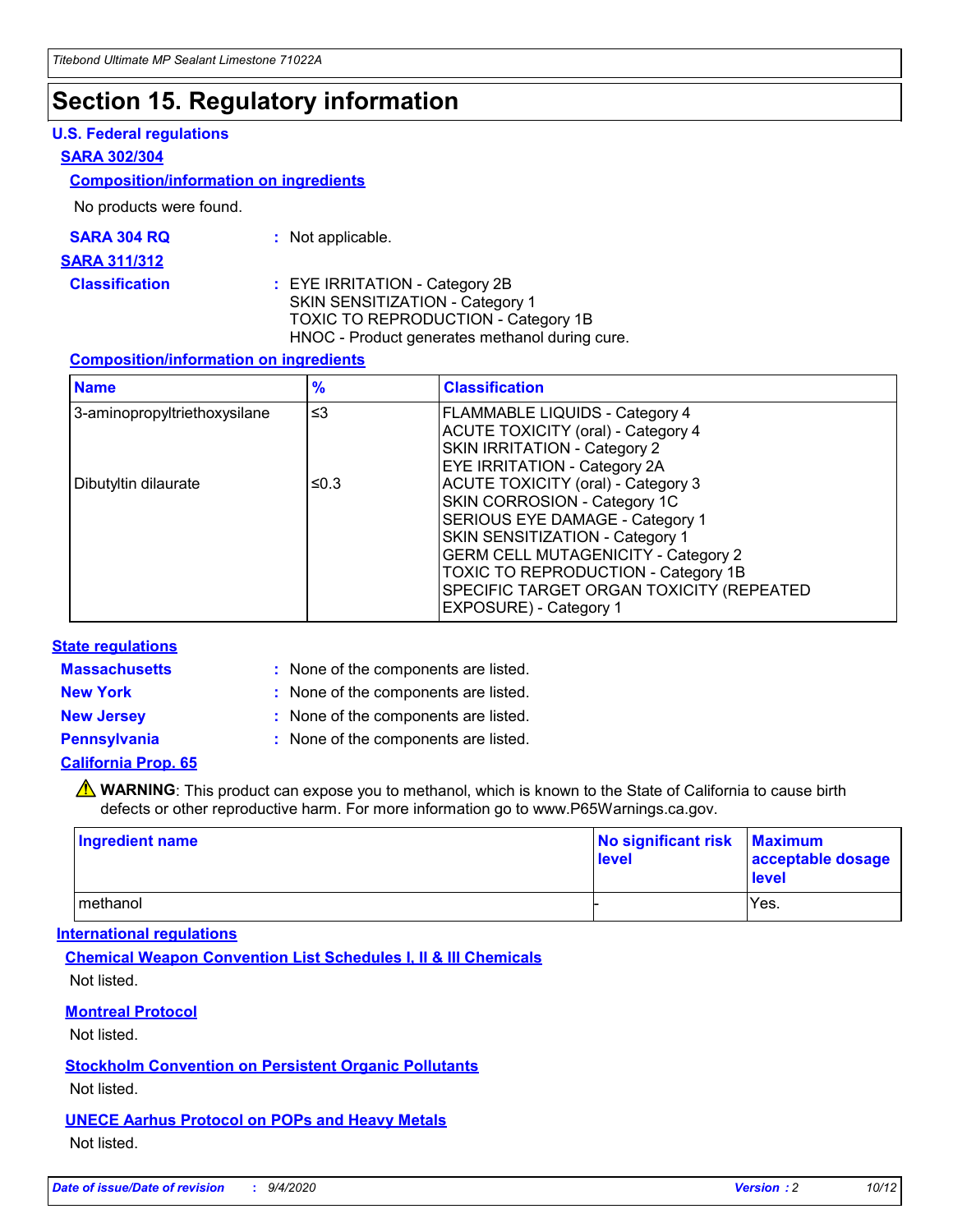## **Section 15. Regulatory information**

### **Inventory list**

- 
- **China :** Not determined.

**United States TSCA 8(b) inventory**

**:** All components are active or exempted.

## **Section 16. Other information**

**Hazardous Material Information System (U.S.A.)**



**Caution: HMIS® ratings are based on a 0-4 rating scale, with 0 representing minimal hazards or risks, and 4 representing significant hazards or risks. Although HMIS® ratings and the associated label are not required on SDSs or products leaving a facility under 29 CFR 1910.1200, the preparer may choose to provide them. HMIS® ratings are to be used with a fully implemented HMIS® program. HMIS® is a registered trademark and service mark of the American Coatings Association, Inc.**

**The customer is responsible for determining the PPE code for this material. For more information on HMIS® Personal Protective Equipment (PPE) codes, consult the HMIS® Implementation Manual.**

**National Fire Protection Association (U.S.A.)**



**Reprinted with permission from NFPA 704-2001, Identification of the Hazards of Materials for Emergency Response Copyright ©1997, National Fire Protection Association, Quincy, MA 02269. This reprinted material is not the complete and official position of the National Fire Protection Association, on the referenced subject which is represented only by the standard in its entirety.**

**Copyright ©2001, National Fire Protection Association, Quincy, MA 02269. This warning system is intended to be interpreted and applied only by properly trained individuals to identify fire, health and reactivity hazards of chemicals. The user is referred to certain limited number of chemicals with recommended classifications in NFPA 49 and NFPA 325, which would be used as a guideline only. Whether the chemicals are classified by NFPA or not, anyone using the 704 systems to classify chemicals does so at their own risk.**

### **Procedure used to derive the classification**

| <b>Classification</b>                                                                                         | <b>Justification</b>                                  |
|---------------------------------------------------------------------------------------------------------------|-------------------------------------------------------|
| <b>EYE IRRITATION - Category 2B</b><br>SKIN SENSITIZATION - Category 1<br>TOXIC TO REPRODUCTION - Category 1B | Expert judgment<br>Expert judgment<br>Expert judgment |
| <b>History</b>                                                                                                |                                                       |

| <u>.</u>                          |              |
|-----------------------------------|--------------|
| <b>Date of printing</b>           | : 4/22/2022  |
| Date of issue/Date of<br>revision | 9/4/2020     |
| <b>Date of previous issue</b>     | : 10/16/2020 |
| <b>Version</b>                    | $\cdot$ 2    |
|                                   |              |